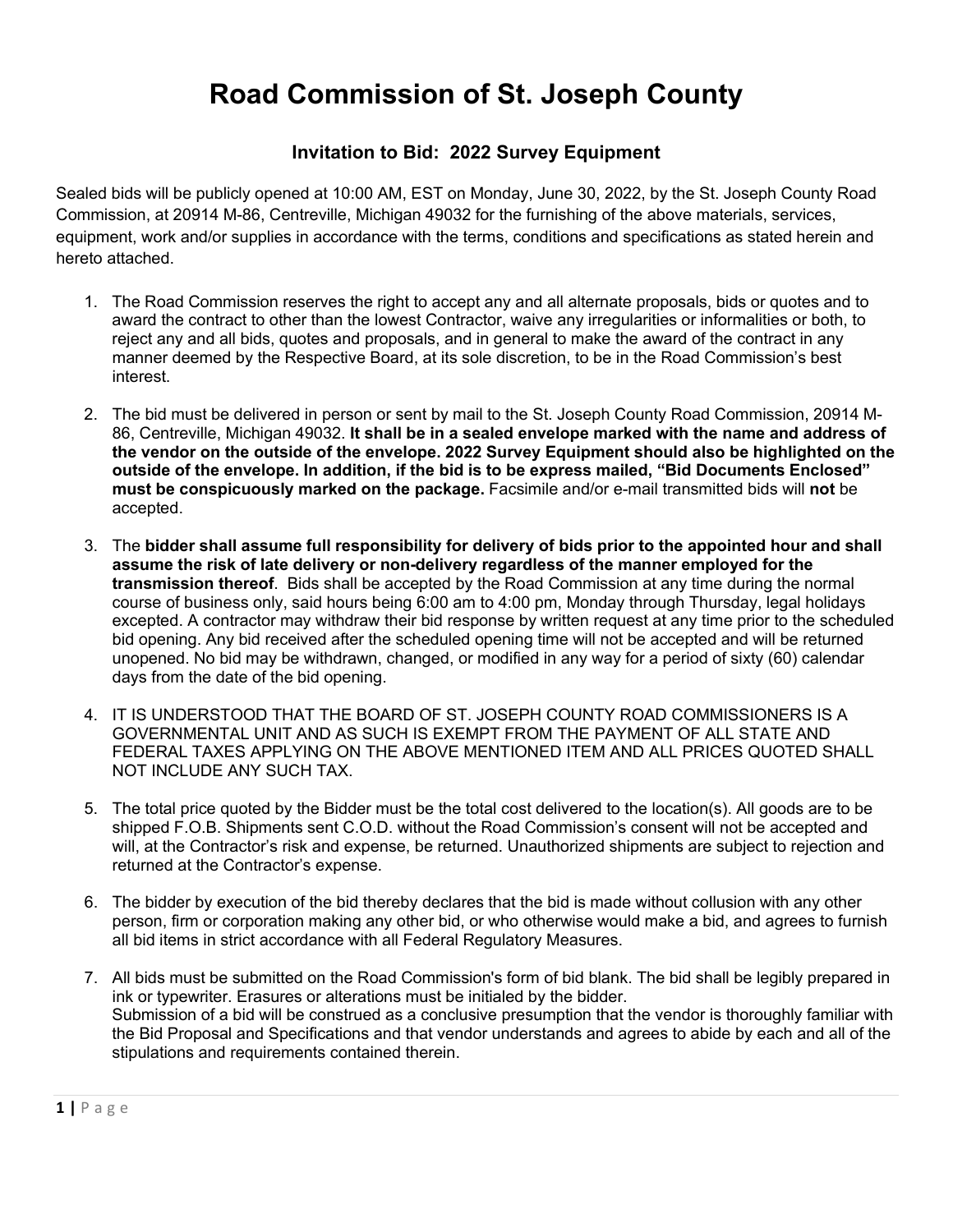- 8. In the specifications, whenever an article or material is defined by brand name, the name and catalog number of a particular manufacturer, vendor or a limited description, the term "OR APPROVED EQUAL" is written. Any reference to a particular manufacturer's product either by brand name or limited description is only for purposes of setting a standard of performance, quality, composition, construction or size.
- 9. The Road Commission Board may award bids in whole or parts thereof, reserves the right to reject any and all bids, waive irregularities in any bid and award the bid in any manner which best fits our needs and appears to be in the best interest of the Road Commission; the right to waive irregularities in any bid, and the right to reject bids at the time the bids are evaluated. Best interest will be based on Total Cost of Ownership principles. TCO identifies all elements impacting the life cycle value of the proposed commitment.
- 10. The Road Commission of St. Joseph County reserves the right to terminate the contract without penalty upon thirty (30) days written notice, due to poor performance or for reasons deemed to be in its best interest. The Road Commission of St. Joseph County reserves the right to re-award the contract to the second most qualified vendor, re-propose, re-quote or re-bid the contract or do whatever is deemed to be in its best interest.
- 11. Contractors aggrieved by an award of any resulting contract may file a written notice of protest with the Road Commission within seven (7) calendar days of the award by the Board of County Road Commissioners.
- 12. When applicable, due to MIOSHA regulations, contractor must furnish material safety data sheets for their products.
- 13. Contractors are encouraged to submit complete and comprehensive data and descriptive literature covering the items proposed to be furnished. Vendors submitting alternate bids must provide this along with specifications documenting product is equal to or surpasses the specified bid item. Alternate bids submitted without the above documentation will be considered nonresponsive and rejected.
- 14. Prior to furnishing the requested products and services, it shall be the responsibility of the awarded contractor to obtain all licenses and permits required to complete this contractual service, at no cost to either Road Commission. These licenses and permits shall be readily available for review by the Administration.
- 15. All applicable Federal and State laws and rules and regulation over the project shall apply to the project contract throughout and will be deemed to be included in the contract herein written out in full.
- 16. The Road Commission of St. Joseph County adheres to Title VI related requirements as outlined in USDOT Regulation 49 CFR-Part 26, Appendix A of MDOT Bidding Specifications. The Road Commission of St. Joseph Counties is an Equal Opportunity Agency.
- 17. The Road Commission of St. Joseph County will not pay fuel surcharges.
- 18. All documents and correspondence submitted to the Road Commission becomes the property of the Road Commission and is subject to disclosure under the "Freedom of Information Act". This Act provides for the complete disclosure of contract and attachments.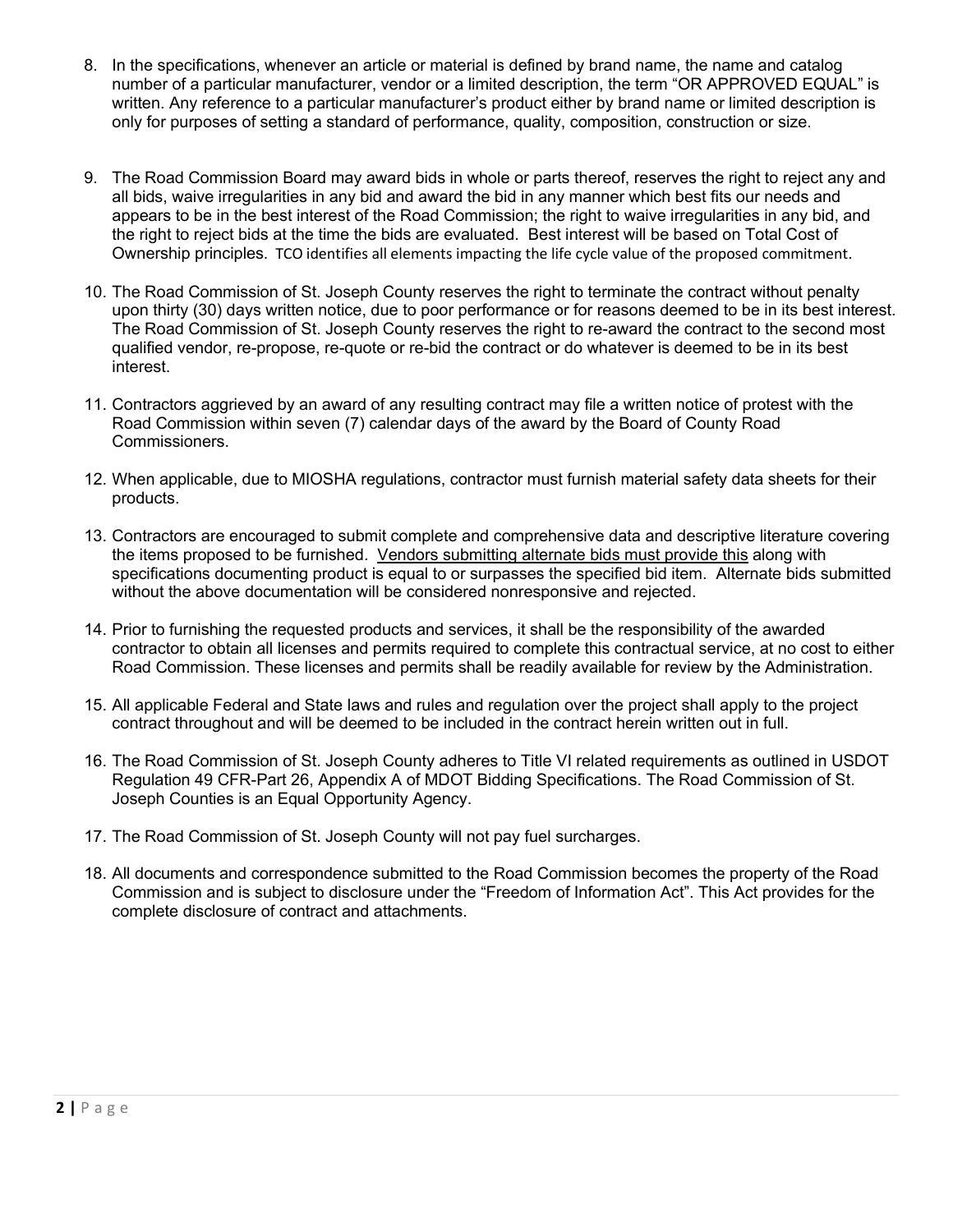#### **St. Joseph County Road Commission BID FOR 2022 Survey Equipment**

The undersigned herein submitted this bid and agrees to enter into an agreement with the Road Commission of St. Joseph County in accordance with the bid documents. In submitting this complete and signed bid, it is understood that the right is reserved by the Road Commission to reject any or all bids and to make such award that is in the best interest the Road Commission.

### **PROJECT DESCRIPTION:**

New Survey Equipment Bid including a robotic total station, GNSS receiver and data collector.

The road commission will take into account the accuracy of the equipment, ease of use and cost of equipment.

This award will not be necessarily chosen by Low Bid and MiDEAL bids may be considered.

Equipment is to be line itemed with a unit cost for the equipment.

Bids are to include the minimum of the following

- 1.) Robotic total station with 3 second minimum accuracy including all cords and power requirements that may be separate.
- 2.) Prism for total station including receivers necessary for connection to total station (may be GNSS unit if applicable).
- 3.) Carbon Fiber Pole for Prism.
- 4.) Perpetual license for software.
- 5.) Data collector compatible with total station and GNSS receiver which may be windows or android based, including cables.
- 6.) Mounting clip for data collector
- 7.) Integrated GNSS unit that is capable of connecting to GPS, GLONASS, Galileo, BeiDou, and SBAS at a minimum along with cost of connecting to the networks.
- 8.) Charger for all batteries that are required for total station, GNSS unit, collector and prism
- 9.) One extra battery for all units that require a battery.

Optional Items may include

- 1.) Tripod for total station
- 2.) Bipod option for Prism Pole
- 3.) Additional batteries for all units that require a battery.
- 4.) Dual battery charger